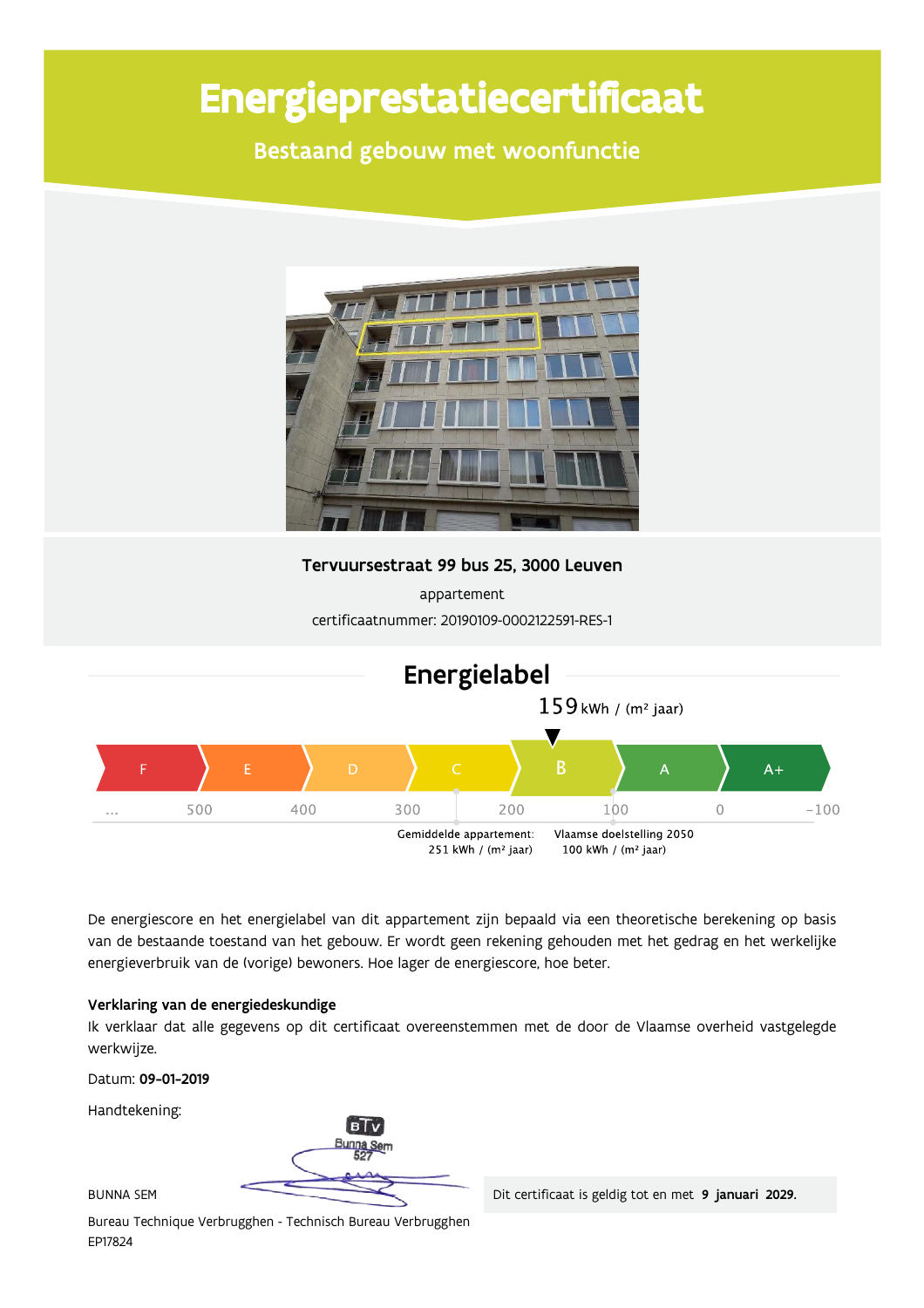## Huidige staat van het appartement

Om met uw appartement te voldoen aan de energiedoelstelling, zijn er twee mogelijke pistes:

OF

 $2^{\circ}$ 

#### $(1)$ Inzetten op isolatie en verwarming

Weinig kans op oververhitting

U isoleert elk deel van uw appartement tot doelstelling voorziet de én  $\mathsf{u}$ een energie-efficiënte verwarmingsinstallatie (warmtepomp, condenserende ketel, (micro-)WKK. efficiënt warmtenet  $\bigcap_{ }$ decentrale toestellen met een totaal maximaal vermogen van 15 W/m<sup>2</sup>).

#### Energielabel van het appartement

U behaalt een energielabel A voor  $\overline{U}$ appartement (= energiescore van maximaal 100 kWh/(m<sup>2</sup> jaar)). U kiest op welke manier u dat doet: isoleren, efficiënt verwarmen, efficiënt ventileren, zonne-energie, hernieuwbare energie ...



Geen zonneboiler of zonnepanelen aanwezig

 $\star$  De **U-waarde** beschrijft de isolatiewaarde van daken, muren, vloeren, vensters … Hoe lager de U-waarde, hoe beter het constructiedeel isoleert

Niet bekend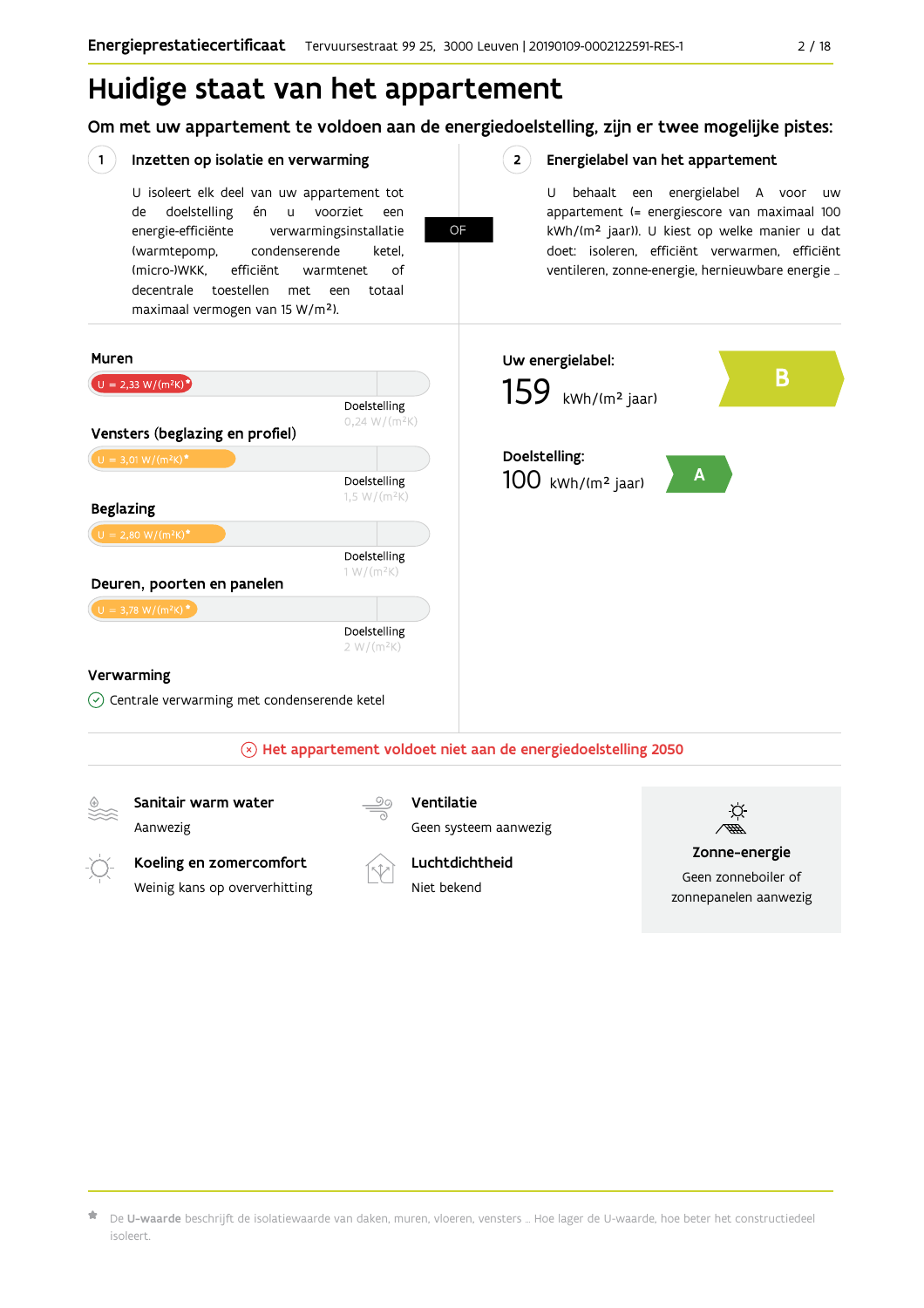## Overzicht aanbevelingen

In deze tabel vindt u aanbevelingen om uw appartement energiezuiniger te maken. De aanbevelingen zijn gebaseerd op piste 1. Kunt u ze niet allemaal uitvoeren, dan helpen ze u ook om via piste 2 de doelstelling te halen. Vraag advies aan een specialist voordat u met de renovatiewerken start.

De volgorde in deze tabel is automatisch bepaald en is niet noodzakelijk de juiste volgorde om aan de slag te gaan. Het is louter een eerste indicatie op basis van de energieprestatie.

|       | <b>HUIDIGE SITUATIE</b>                                                                                                                 | <b>AANBEVELING</b>                                                           |  |  |  |  |
|-------|-----------------------------------------------------------------------------------------------------------------------------------------|------------------------------------------------------------------------------|--|--|--|--|
|       | Muren<br>16,8 m <sup>2</sup> van de muren is vermoedelijk niet geïsoleerd.                                                              | Plaats isolatie.                                                             |  |  |  |  |
|       | <b>Vensters</b><br>$16.7$ m <sup>2</sup> van de vensters heeft dubbele beglazing. De<br>raamprofielen zijn thermisch weinig performant. | Vervang de vensters.                                                         |  |  |  |  |
|       | Deuren, poorten en panelen<br>0,6 m <sup>2</sup> van de panelen is onvoldoende geïsoleerd.                                              | Vervang de panelen.                                                          |  |  |  |  |
| HAD S | Zonne-energie<br>Er is geen installatie op zonne-energie aanwezig.                                                                      | Onderzoek de mogelijkheid om zonnepanelen of een<br>zonneboiler te plaatsen. |  |  |  |  |
|       | • Energetisch helemaal niet in orde • Energetisch niet in orde • Zonne-energie                                                          |                                                                              |  |  |  |  |

#### Energielabel na uitvoering van de aanbevelingen

Als u beslist om uw appartement stapsgewijs te renoveren in de hierboven gesuggereerde volgorde, geeft de onderstaande energieschaal een overzicht van waar uw appartement zich na elke stap zal bevinden op de energieschaal. Verandert u de volgorde, dan verandert ook de impact van elke maatregel. Dit kan hier niet weergegeven worden.

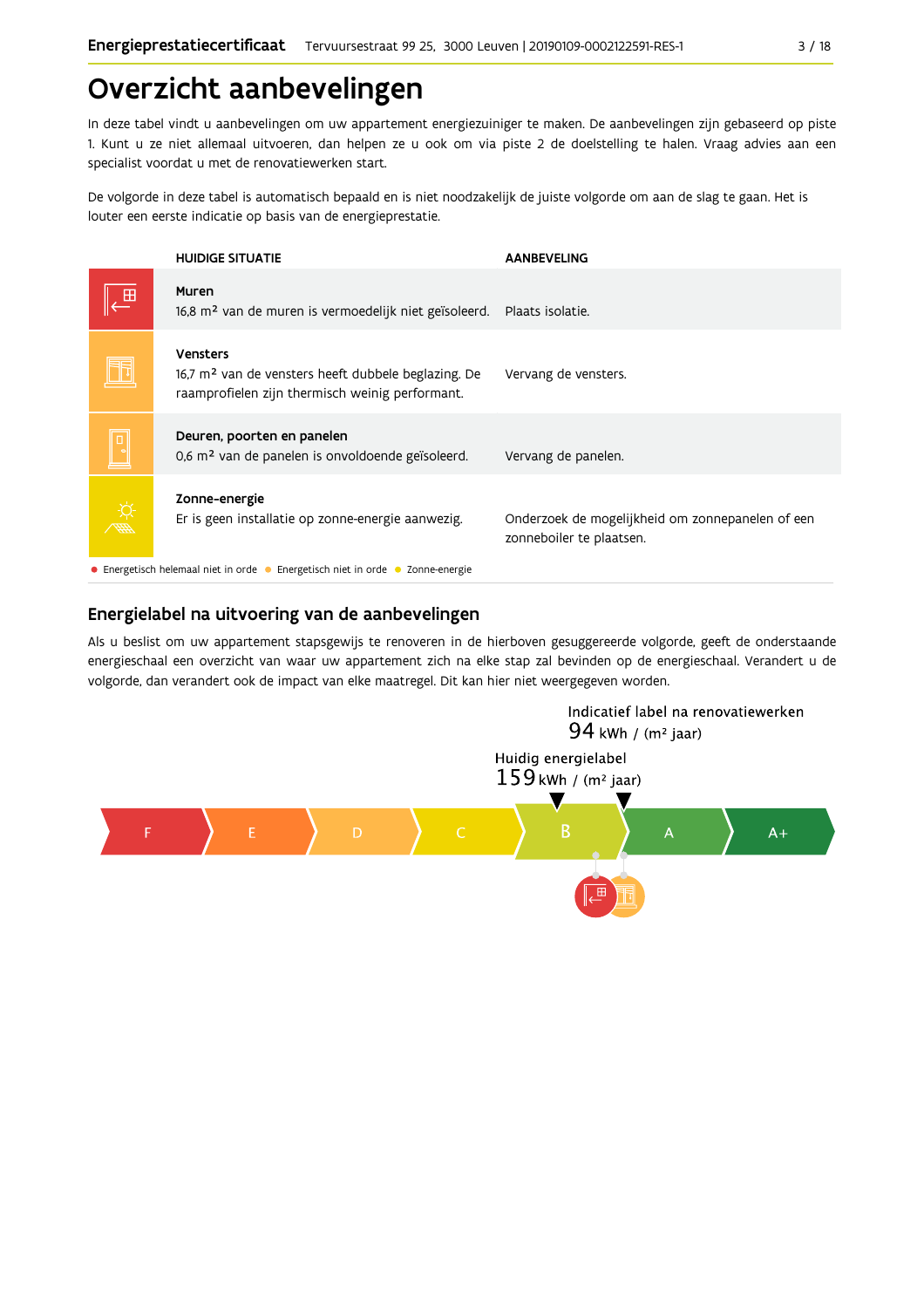### Aandachtspunten

Hou rekening met de volgende bijkomende aspecten als u uw appartement energiezuinig en comfortabeler wilt maken

Luchtdichtheid: De luchtdichtheid van uw appartement is niet gemeten. Een goede luchtdichtheid is nodig om de warmte niet via spleten en kieren te laten ontsnappen. Let er bij de renovatie op dat de werken luchtdicht uitgevoerd worden. U kunt nadien de luchtdichtheid laten meten om eventueel overblijvende lekken op te sporen en uw energielabel mogelijk nog te verbeteren.



 $\mathbf{I}$ 

Ventilatie: Uw appartement beschikt mogelijk niet over voldoende ventilatievoorzieningen. Een goede ventilatie is echter noodzakelijk om een gezond binnenklimaat te garanderen. Voorzie bij uw renovatie daarom in een ventilatiesysteem. Om energie te besparen, kunt u het best kiezen voor een systeem met vraagsturing of warmteterugwinning.



Koeling en zomercomfort: Op dit moment heeft uw appartement weinig kans op oververhitting. Nadat uw appartement geïsoleerd is, wordt het echter belangrijk om tijdens de zomer de warmte buiten te houden. Hou daarom bij de renovatie al rekening met eventueel bijkomende buitenzonwering. Vermijd de plaatsing van een koelinstallatie, want die verbruikt veel energie.

|             | <b>STATE</b><br>. . | .,        |
|-------------|---------------------|-----------|
|             | . .<br>٩            | . .       |
| w<br>$\sim$ | ۰,<br>. .<br>- -    | ۰.<br>. . |

Sanitair warm water: Uw appartement beschikt niet over een zonneboiler. Overweeg de plaatsing van een zonneboiler of warmtepompboiler. Daarmee kunt u energie besparen.

### Renovatie appartementsgebouw

Bij een appartementsgebouw zal de energetische renovatie vooral betrekking hebben op de gemeenschappelijke delen, zoals daken, vloeren, gevels en de collectieve installaties. U moet mogelijks samen met de mede-eigenaars beslissen over de renovatie van de gemeenschappelijke delen. Dergelijke renovatie kadert best in een totaalaanpak.

#### Let op!

 $\begin{bmatrix} \mathbf{u} \\ \mathbf{u} \\ \mathbf{u} \\ \mathbf{u} \end{bmatrix}$ 

De aanbevelingen, aandachtspunten en prijsindicaties op het energieprestatiecertificaat worden standaard gegenereerd op de wijze die de Vlaamse overheid heeft vastgelegd. Laat u bijstaan door een specialist om op basis van de aanbevelingen en aandachtspunten een concreet renovatieplan op te stellen. De energiedeskundige is niet aansprakelijk voor de eventuele schade die ontstaat bij het uitvoeren van de standaard gegenereerde aanbevelingen of aandachtspunten.

#### Meer informatie?

- Voor meer informatie over het energieprestatiecertificaat, gebruiksgedrag, woningkwaliteit ... kunt u terecht op www.energiesparen.be.
- Meer informatie over uw appartement vindt u op uw persoonlijke woningpas. Surf naar woningpas.vlaanderen.be om uw woningpas te bekijken.
- Meer informatie over beter renoveren vindt u op www.energiesparen.be/ikbenoveer.

#### Gegevens energiedeskundige:

**BUNNA SEM** Bureau Technique Verbrugghen - Technisch Bureau Verbrugghen Betekomsestraat 98a, 3128 Baal FD17824

#### **Dramias**

Informatie over energiewinsten, subsidies of andere financiële voordelen vindt u op www.energiesparen.be.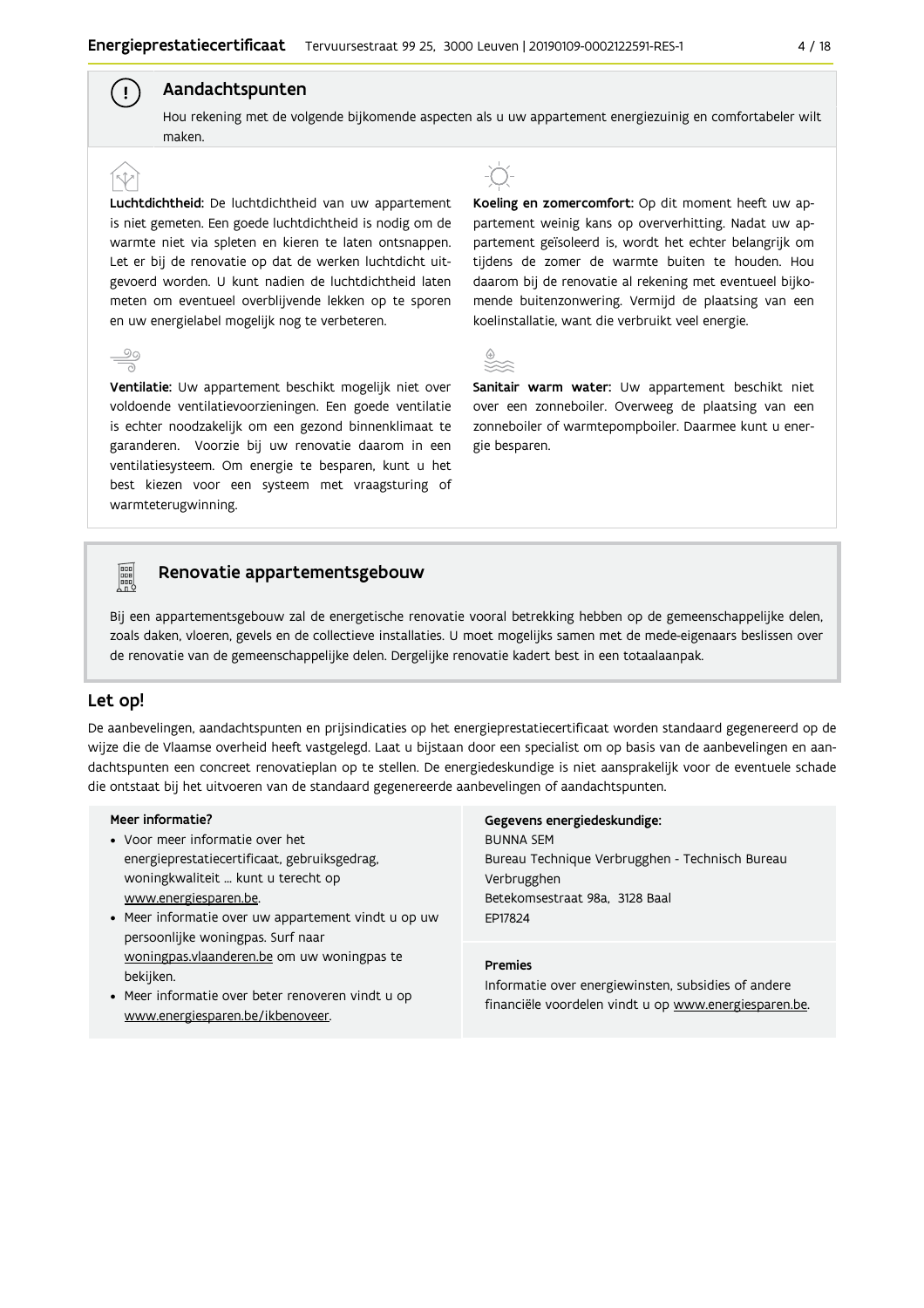## Energieprestatiecertificaat (EPC) in detail

Elk gebouw bestaat uit verschillende onderdelen die met elkaar verbonden zijn. Als u renoveert, kunt u het best al rekening houden met de werken die u later nog gaat uitvoeren.

Dit deel van het energieprestatiecertificaat gaat dieper in op de aanbevelingen van uw appartement. Samen met uw architect of andere vakman kunt u op basis hiervan een renovatieplan opstellen.

#### Inhoudstafel

| Daken                           |    |
|---------------------------------|----|
| Vensters en deuren.             | 8  |
| Muren                           | 11 |
| Vloeren.                        | 14 |
| Ruimteverwarming                | 15 |
| Installaties voor zonne-energie | 16 |
| Overige installaties            | 18 |
|                                 |    |

#### 10 goede redenen om nu al te BENOveren

BENOveren is BEter reNOveren dan gebruikelijk is, met hogere ambities op het vlak van energieprestaties, goed gepland en met deskundig advies, zodat ook latere renovatiestappen haalbaar blijven (zie ook www.energiesparen.be/ikbenoveer). Een geBENOveerd appartement biedt veel voordelen:

1. Een lagere energiefactuur 2. Meer comfort 3. Een gezonder binnenklimaat 4. Esthetische meerwaarde 5. Financiële meerwaarde  $\begin{matrix} \mathcal{C} \\ \mathcal{S} \end{matrix}$ 6. Nodig voor ons klimaat 7. Uw appartement is klaar voor uw oude dag  $\bigoplus_{n=1}^{\infty}$ 8. Minder onderhoud 9. Vandaag al haalbaar 10. De overheid betaalt mee

#### Renoveren of slopen: let op voor asbest!

Asbest is een schadelijke stof die nog regelmatig aanwezig is in gebouwen. In veel gevallen kunnen asbesttoepassingen op een eenvoudige en vooral veilige manier verwijderd worden. Deze werken en eventuele bijhorende kosten zijn niet inbegrepen in die van het EPC. Voor meer informatie over (het herkennen van) asbest en asbestverwijdering kunt u terecht op www.ovam.be.

#### Hoe wordt het EPC opgemaakt?

De eigenschappen van uw appartement zijn door de ener giedeskundige ingevoerd in software die door de Vlaamse overheid is opgelegd. De energiedeskundige mag zich alleen baseren op zijn vaststellingen tijdens het plaatsbezoek en op bewijsstukken die voldoen aan de voorwaarden die de Vlaam se overheid heeft opgelegd. Op basis van de invoergegevens berekent de software het energielabel en genereert automatisch aanbevelingen en kostprijzen. Bij onbekende invoergegevens gaat de software uit van veronderstellingen, onder meer op basis van het (ver)bouw- of fabricagejaar. Om zeker te zijn van de werkelijke samenstelling van uw muur, dak of vloer kunt u ervoor kiezen om verder (destructief) onderzoek uit te voeren (losschroeven stopcontact, gaatje boren in een voeg, binnenafwerking tijdelijk verwijderen ...).

Voor meer informatie over de werkwijze, de bewijs stukken en de voorwaarden kunt u terecht op www.energiesparen.be.

### **Energiedoelstelling 2050**

De energiedoelstelling van de Vlaamse Regering is om tegen 2050 alle woningen en appartementen in Vlaanderen minstens even energiezuinig te maken als een energetisch performante nieuwbouwwoning van 2017.

Ten tijde van de opmaak van dit EPC is het nog niet verplicht om aan die energiedoelstelling te voldoen. Denk echter vooruit! Hou nu al zo veel mogelijk rekening met die energiedoelstelling en streef zelfs naar beter.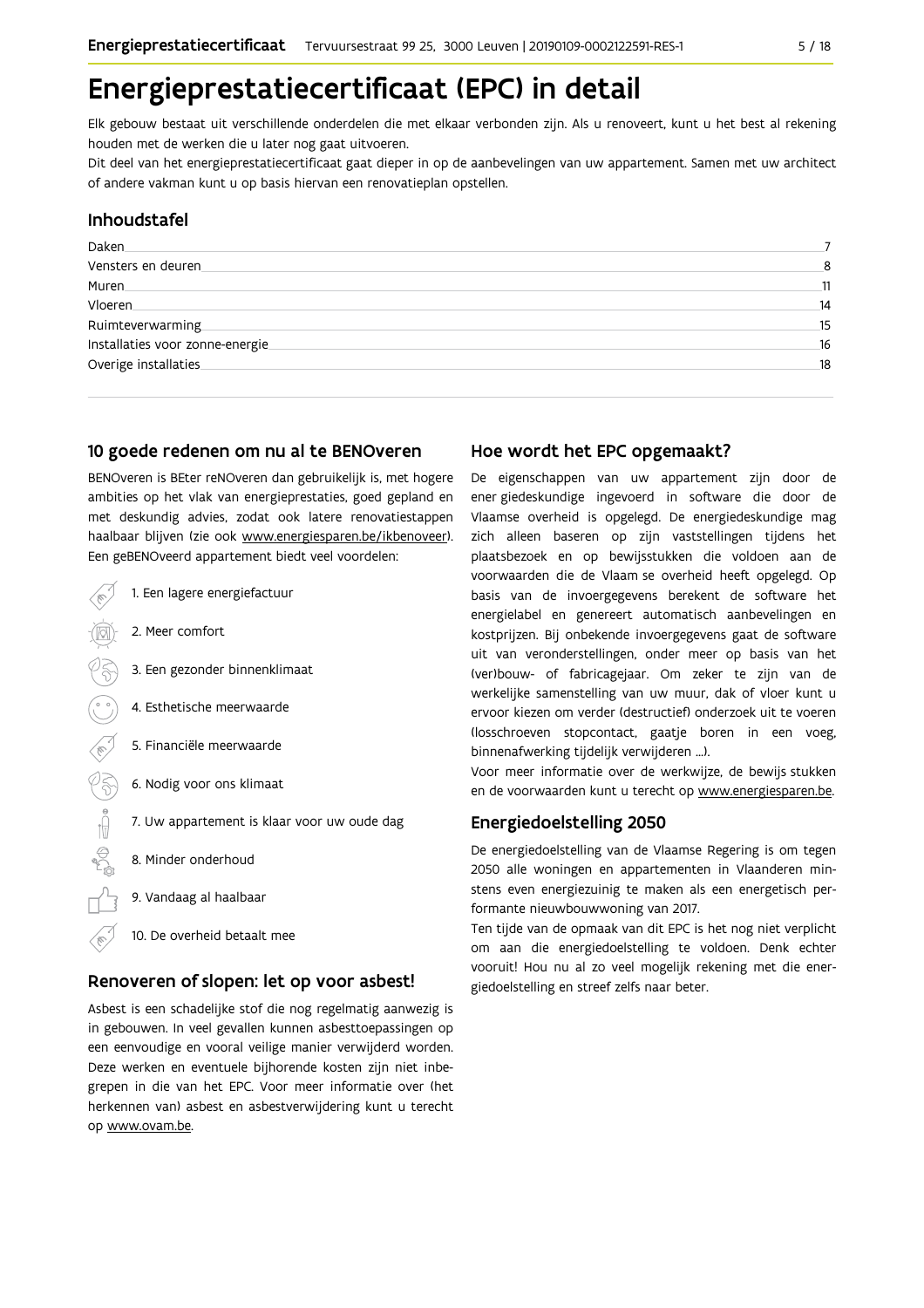### Algemene gegevens

| Datum plaatsbezoek                           | 08/01/2019             |
|----------------------------------------------|------------------------|
| Referentiejaar bouw                          | Onbekend               |
| Beschermd volume $(m3)$                      | 234                    |
| Bruikbare vloeroppervlakte (m <sup>2</sup> ) | 85                     |
| Verliesoppervlakte (m <sup>2</sup> )         | 34                     |
| Infiltratiedebiet $(m^3/(m^2h))$             | Onbekend               |
| Thermische massa                             | Half zwaar/matig zwaar |
| Niet-residentiële bestemming                 | Geen                   |

| Berekende energiescore (kWh/(m <sup>2</sup> jaar))          | 159    |
|-------------------------------------------------------------|--------|
| Karakteristiek jaarlijks primair energieverbruik (kWh/jaar) | 13.448 |
| CO <sub>2</sub> -emissie (kg/jaar)                          | 2.697  |
| Indicatief S-peil                                           | 74     |
| Gemiddelde U-waarde gebouwschil (W/(m <sup>2</sup> K))      | 2.69   |
| Gemiddeld installatierendement (%)                          | 70     |

## Verklarende woordenlijst

| <b>Beschermd volume</b>                             | Het volume van alle ruimten die men wenst te beschermen tegen warmteverlies naar<br>buiten, de grond en aangrenzende onverwarmde ruimten.                                                                                                                                      |
|-----------------------------------------------------|--------------------------------------------------------------------------------------------------------------------------------------------------------------------------------------------------------------------------------------------------------------------------------|
| Bruikbare vloeroppervlakte                          | De vloeroppervlakte binnen het beschermd volume die beloopbaar en toegankelijk is.                                                                                                                                                                                             |
| U-waarde                                            | De U-waarde beschrijft de isolatiewaarde van daken, muren, vensters  Hoe lager de<br>U-waarde, hoe beter de constructie isoleert.                                                                                                                                              |
| R-waarde                                            | De warmteweerstand van een materiaallaag. Hoe groter de R-waarde, hoe beter de<br>materiaallaag isoleert.                                                                                                                                                                      |
| Lambdawaarde                                        | De warmtegeleidbaarheid van een materiaal. Hoe lager de lambdawaarde, hoe beter<br>het materiaal isoleert.                                                                                                                                                                     |
| Spouw                                               | Een laag in de constructie tussen twee andere materiaallagen die al dan niet (volledig)<br>gevuld is met isolatie of lucht.                                                                                                                                                    |
| Karakteristiek jaarlijks primair<br>energieverbruik | De berekende hoeveelheid primaire energie die gedurende één jaar nodig is voor de<br>verwarming, de aanmaak van sanitair warm water, de ventilatie en de koeling van een<br>appartement. Eventuele bijdragen van zonneboilers en zonnepanelen worden in<br>mindering gebracht. |
| Berekende energiescore                              | Een maat voor de totale energieprestatie van een appartement. De berekende<br>energiescore is gelijk aan het karakteristiek jaarlijks primair energieverbuik, gedeeld<br>door de bruikbare vloeroppervlakte.                                                                   |
| S-peil                                              | Een maat voor de energieprestatie van de gebouwschil van een appartement. Het<br>S-peil houdt rekening met de isolatie, de luchtdichtheid, de oriëntatie, de<br>zonnewinsten en de vormefficiëntie. Hoe lager het S-peil, hoe energie-efficiënter de<br>gebouwschil.           |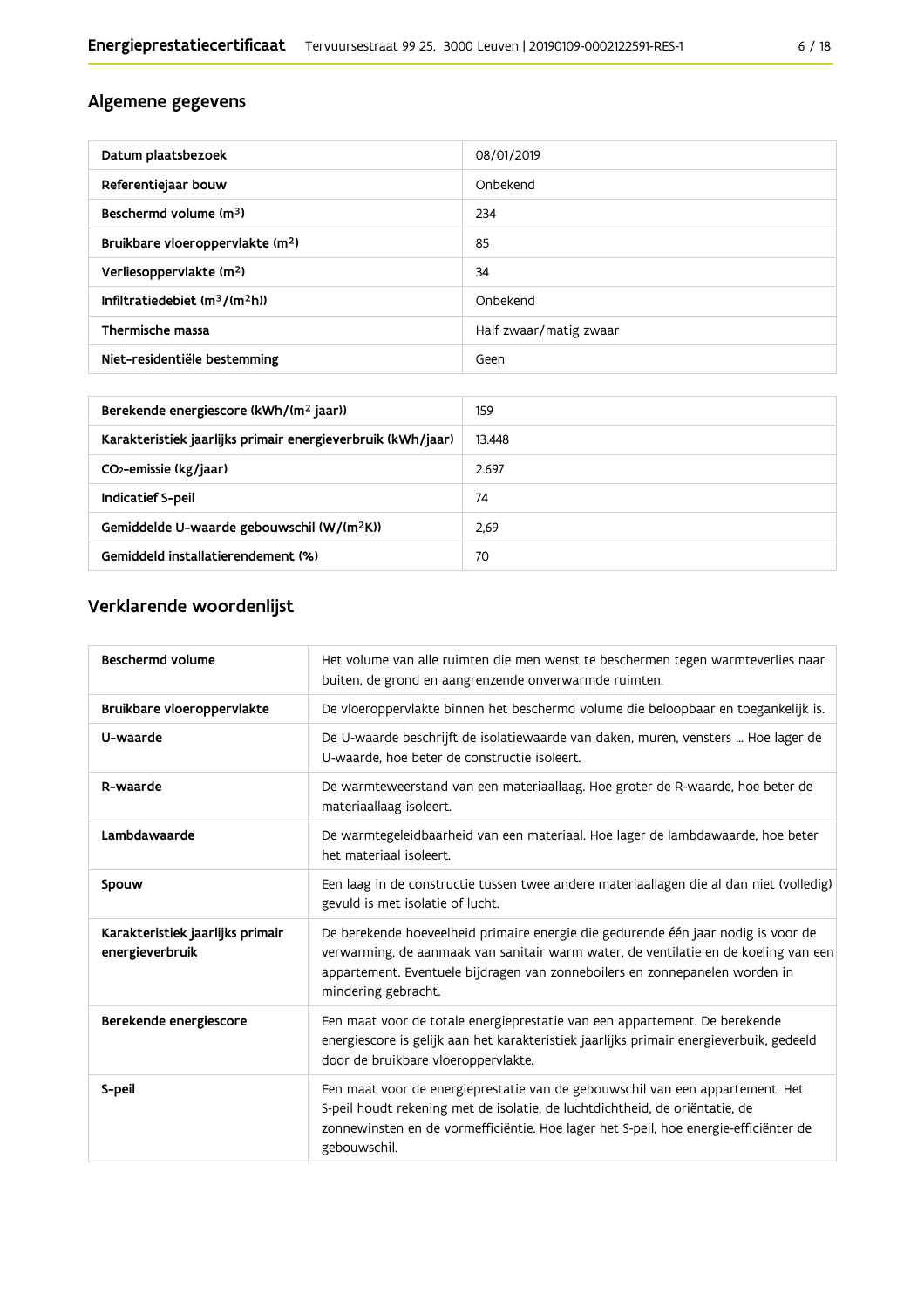## Daken

### Technische fiche daken

De energiedeskundige heeft de onderstaande gegevens ingevoerd. Bezorg die gegevens aan uw vakman.

| Beschrijving                   | Oriëntatie               | $\widetilde{\mathbf{m}}^2$<br>Oppervlakte | bekend<br>ಕಿರಿ<br>ಢ<br>⊃ | bekend<br>ω<br>ξ<br>≃    | Isolatie |                   | renovatie<br>Ref jaar | Φ<br>$\sigma$<br>᠗<br>Έ<br>Φ<br>R-waar<br>bekend | Luchtlaag | Daktype | waarde<br>ชื<br>$\widetilde{[m^2]}$<br>eker<br>ื้≌ลื |
|--------------------------------|--------------------------|-------------------------------------------|--------------------------|--------------------------|----------|-------------------|-----------------------|--------------------------------------------------|-----------|---------|------------------------------------------------------|
| Plafond onder verwarmde ruimte |                          |                                           |                          |                          |          |                   |                       |                                                  |           |         |                                                      |
| PF1                            | $\overline{\phantom{a}}$ | 85                                        | $\overline{\phantom{a}}$ | $\overline{\phantom{0}}$ |          | isolatie onbekend | -                     | $\overline{\phantom{a}}$                         | onbekend  | a       | 2,86                                                 |

#### Legende

a dak niet in riet of cellenbeton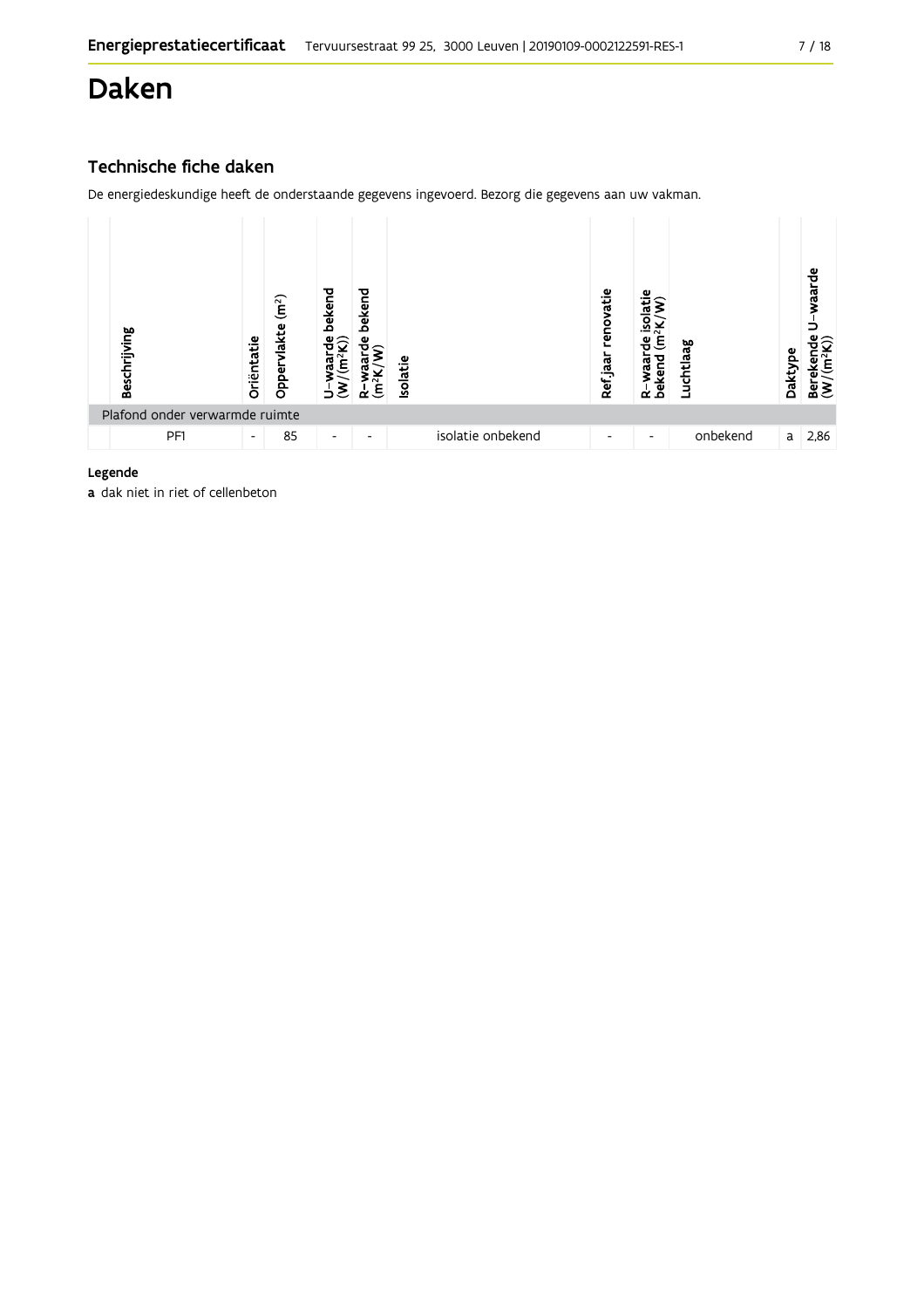## **Vensters en deuren**

#### Vensters

16,7 m<sup>2</sup> van de vensters heeft dubbele beglazing. Dat is weinig energiezuinig. Ook de raamprofielen zijn thermisch weinig performant.

Vervang de vensters door nieuwe vensters met hoogrendementsbeglazing en energieperformante raamprofielen.

#### Panelen

N

0,6 m<sup>2</sup> panelen zijn onvoldoende geïsoleerd.

Vervang de weinig energiezuinige panelen door energiezuinige vulpanelen met sterk isolerende profielen.

De kwaliteit van zowel de beglazing als de profielen bepaalt de energieprestatie van uw vensters. Kies altijd voor dubbele hoogrendementsbeglazing of drievoudige beglazing met een U-waarde van maximaal 1,0 W/(m<sup>2</sup>K). Bij de renovatie van vensters kunt u het best streven naar een U-waarde van maximaal 1,5 W/(m<sup>2</sup>K) voor de vensters (glas + profielen). Naast de vensters in de gevel verdienen ook dakvlakvensters, koepels, lichtstraten, polycarbonaatplaten en glasbouwstenen de nodige aandacht.

Bij de vervanging van uw deuren, poorten of panelen kunt u het best streven naar een U-waarde van maximaal 2 W/(m<sup>2</sup>K). Kies daarom voor een deur of poort met sterk isolerende profielen en panelen. Als de deur glas bevat, kunt u het best kiezen voor dubbele hoogrendementsbeglazing of drievoudige beglazing met een U-waarde van maximaal 1,0 W/(m<sup>2</sup>K).

Hoogstwaarschijnlijk vervangt u uw buitenschrijnwerk maar één keer. Kies daarom meteen voor de meest energie-efficiënte oplossing.

### Denk vooruit!

- · Vervangt u eerst uw buitenschrijnwerk en isoleert u pas nadien uw gevels? Zorg er nu al voor dat de buitenmuurisolatie zonder koudebruggen op de profielen van uw vensters en deuren zal kunnen aansluiten. Zo vermijdt u condensatie en schimmelvorming in uw appartement.
- Bent u van plan om ventilatie te plaatsen met natuurlijke toevoer, eventueel in combinatie met mechanische afvoer? Bouw dan nu al ventilatieroosters in de vensters in.
- · Bent u van plan geautomatiseerde buitenzonwering te plaatsen? Breng dan nu al de nodige bekabeling aan.

#### Vensters vervangen

Het venster (glas + profielen) in zijn geheel vervangen is op energetisch vlak de beste oplossing. Als het om bepaalde redenen (esthetisch, bouwkundige regelgeving ...) niet mogelijk of gewenst is om het volledige venster te vervangen, vervang dan minstens het glas of plaats een dubbel raam of voorzetglas. Besteed altijd voldoende aandacht aan een luchtdichte plaatsing van het buitenschrijnwerk.

Beschikt u nog over oude rolluikkasten? Vervang ze door geïsoleerde luchtdichte kasten.

#### Deuren, poorten of panelen vervangen

Zorg ervoor dat deuren, poorten of panelen luchtdicht geplaatst worden. Een luchtdichte buitendeur is aan vier kanten uitgerust met een goede dichting. Aan de onderkant van de deur wordt daarvoor vaak gebruikgemaakt van een zogenaamde valdorpel. Dat is een automatisch tochtprofiel dat onzichtbaar in de onderkant van de deur is ingewerkt. Door een mechanisme gaat de valdorpel automatisch naar beneden als de deur dichtgaat en komt hij naar omhoog als de deur geopend wordt.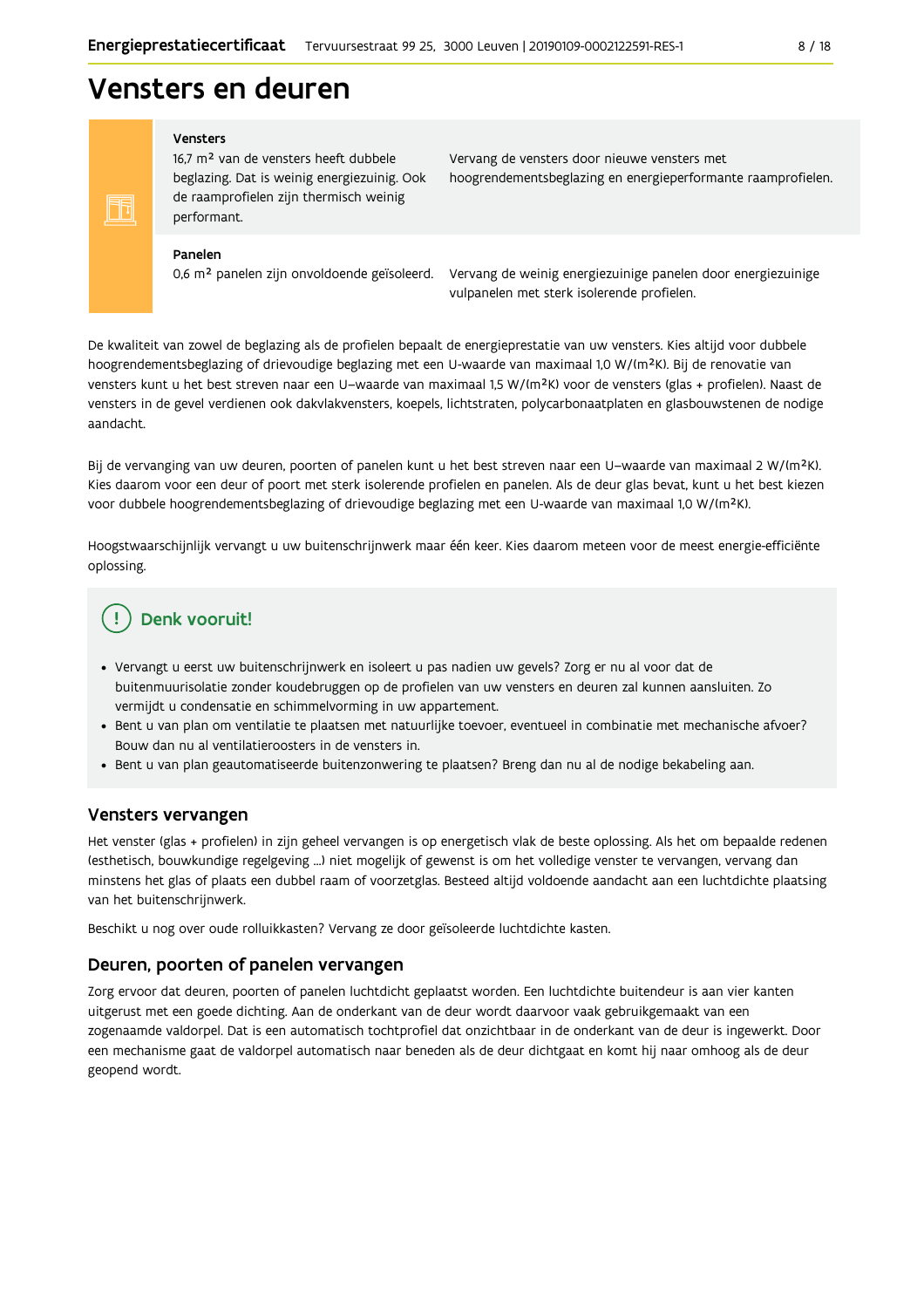#### Pas op! Ţ

**PEE** 

· Dankzij de vervanging van het buitenschrijnwerk gaat de luchtdichtheid van uw appartement er sterk op vooruit en kan de luchtverversing niet meer gebeuren via spleten en kieren. Voorzie dus een ventilatiesysteem om uw appartement te ventileren. Dat is niet enkel essentieel om vochtproblemen te vermijden, maar ook voor uw gezondheid en uw comfort.

Laat u bijstaan door een architect, aannemer of vakman voor deskundig advies en een goede uitvoering van de werken.

### Appartementsgebouw in mede-eigendom?

- · Vensters zijn vaak privatief waardoor u als eigenaar alleen kunt beslissen over de vervanging. U bespreekt best wel met de mede-eigenaars het uitzicht van de nieuwe vensters.
- · Zijn de vensters niet privatief, dan moeten de mede-eigenaars mee beslissen over de renovatie van de vensters.

#### Technische fiche van de vensters

De energiedeskundige heeft de onderstaande gegevens ingevoerd. Bezorg die gegevens aan uw vakman.

|           | Beschrijving   | Oriëntatie | Helling   | $\left( \widehat{\mathbf{m}}^{2}\right)$<br>Oppervlakte | bekend<br>$\frac{\mathsf{U}-\mathsf{waarde}}{\mathsf{(W/(m^2K))}}$ | <b>Beglazing</b> |             | Buitenzonwering | Profiel   | Berekende U-waarde<br>(W/(m <sup>2</sup> K)) |
|-----------|----------------|------------|-----------|---------------------------------------------------------|--------------------------------------------------------------------|------------------|-------------|-----------------|-----------|----------------------------------------------|
|           | In voorgevel   |            |           |                                                         |                                                                    |                  |             |                 |           |                                              |
|           | VG1-GL2        | <b>NW</b>  | verticaal | 10,4                                                    | $\overline{\phantom{a}}$                                           |                  | dubbel glas |                 | kunst 1?k | 3,01                                         |
| $\bullet$ | VG1-GL1        | <b>NW</b>  | verticaal | 2,2                                                     | $\overline{\phantom{a}}$                                           |                  | dubbel glas | vaste bediening | kunst 1?k | 3,01                                         |
| $\bullet$ | VG1-GL3        | <b>NW</b>  | verticaal | 2,8                                                     | $\overline{\phantom{a}}$                                           |                  | dubbel glas | ٠               | kunst 1?k | 3,01                                         |
|           | In linkergevel |            |           |                                                         |                                                                    |                  |             |                 |           |                                              |
| ۰         | LG1-GL1        | <b>NO</b>  | verticaal | 1,2                                                     | $\overline{\phantom{a}}$                                           |                  | dubbel glas | vaste bediening | kunst 1?k | 3,01                                         |

#### Legende glastypes

dubbel glas Gewone dubbele beglazing

#### Legende profieltypes

Kunststof profiel, 1 kamer kunst 1?k of geen informatie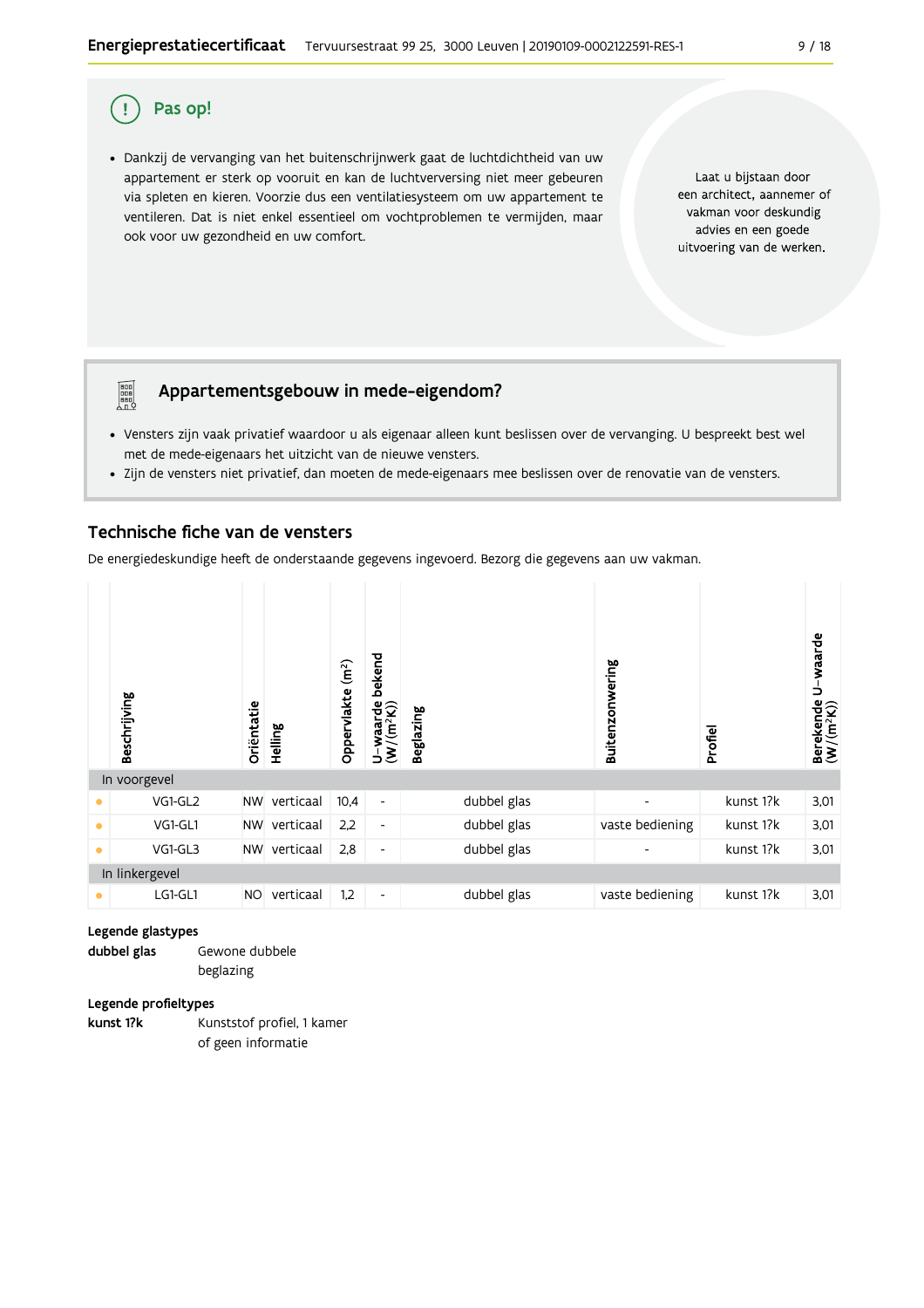#### Technische fiche van de deuren, poorten en panelen

De energiedeskundige heeft de onderstaande gegevens ingevoerd. Bezorg die gegevens aan uw vakman.



#### Legende deur/paneeltypes

**b** deur/paneel niet in metaal

#### Legende profieltypes

kunst 1?k Kunststof profiel, 1 kamer hout>100 Houten profiel >=100mm of geen informatie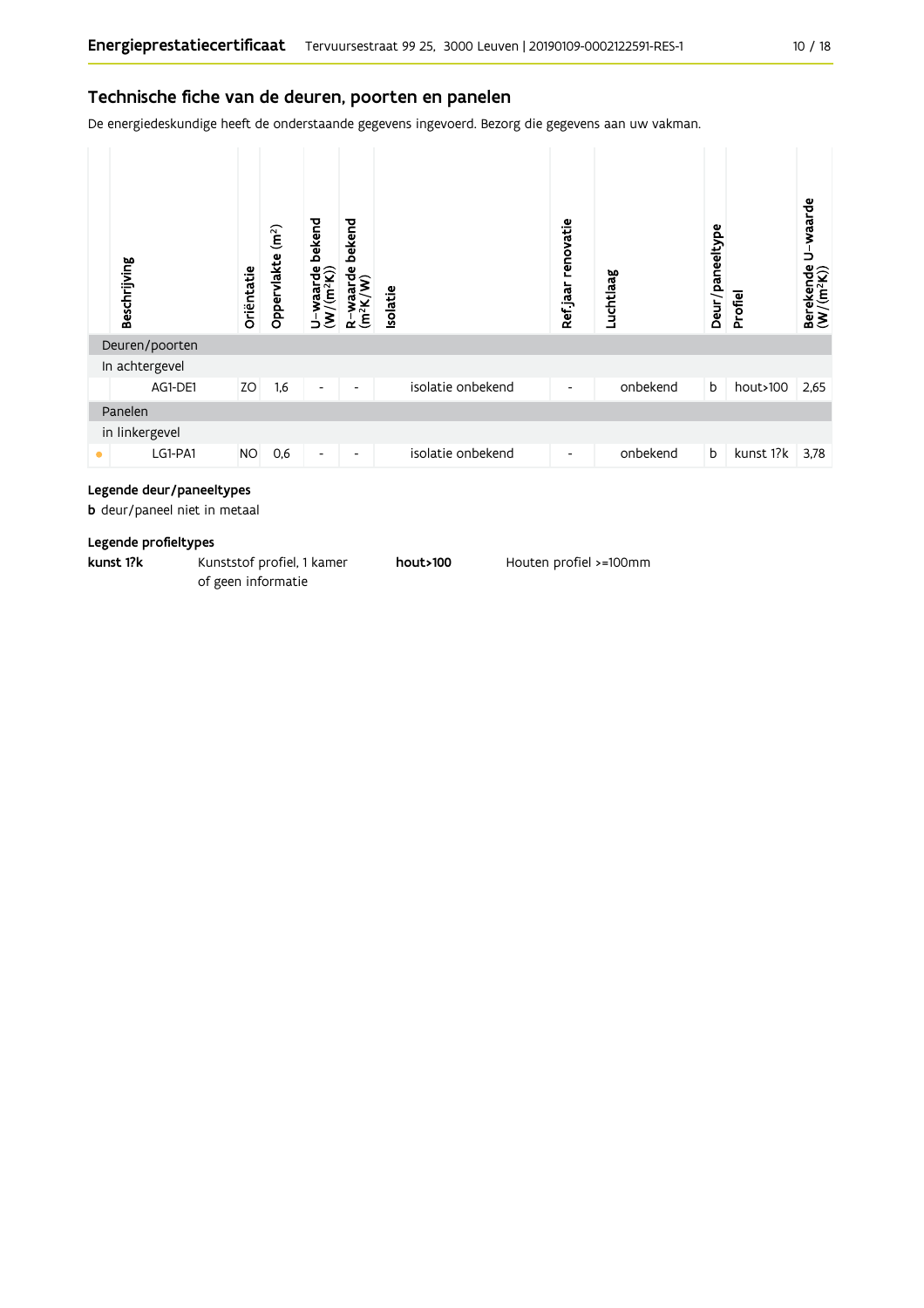### **Muren**



#### Muur

16,8 m<sup>2</sup> van de muren is vermoedelijk niet geïsoleerd.

Plaats isolatie aan de binnenkant van de muur of plaats isolatie aan de buitenkant van de muur.

Bij de isolatie van de muren kunt u het best streven naar een U-waarde van maximaal 0,24 W/(m<sup>2</sup>K). Dat komt overeen met een isolatielaag van ongeveer 14 cm minerale wol, EPS of XPS ( $\lambda_4$  = 0,035 W/(mK)) of 10 cm PUR of PIR ( $\lambda_4$  = 0,023 W/(mK)). Als u de isolatie tussen regelwerk plaatst, breng dan minstens 6 cm extra isolatie aan.

Hoogstwaarschijnlijk renoveert u uw muren maar één keer grondig. Isoleer daarom meteen maximaal. De energiedoelstelling van 0,24 W/(m<sup>2</sup>K) vormt de basis, maar u kunt altijd streven naar beter.

#### Pas op! ( !

- · De warmteverliezen worden niet alleen beperkt door goed te isoleren, maar ook door luchtlekken te vermijden. Besteed voldoende aandacht aan het luchtdicht aansluiten van de muurisolatie op vensters en deuren, de vloer en het dak.
- · Door het isoleren van de muren gaat de luchtdichtheid van uw appartement er op vooruit en kan de luchtverversing niet meer gebeuren via spleten en kieren. Voorzie dus een ventilatiesysteem om uw appartement te ventileren. Dat is niet enkel essentieel om vochtproblemen te vermijden, maar ook voor uw gezondheid en uw comfort.

Laat u bijstaan door een architect, aannemer of vakman voor deskundig advies en een goede uitvoering van de werken.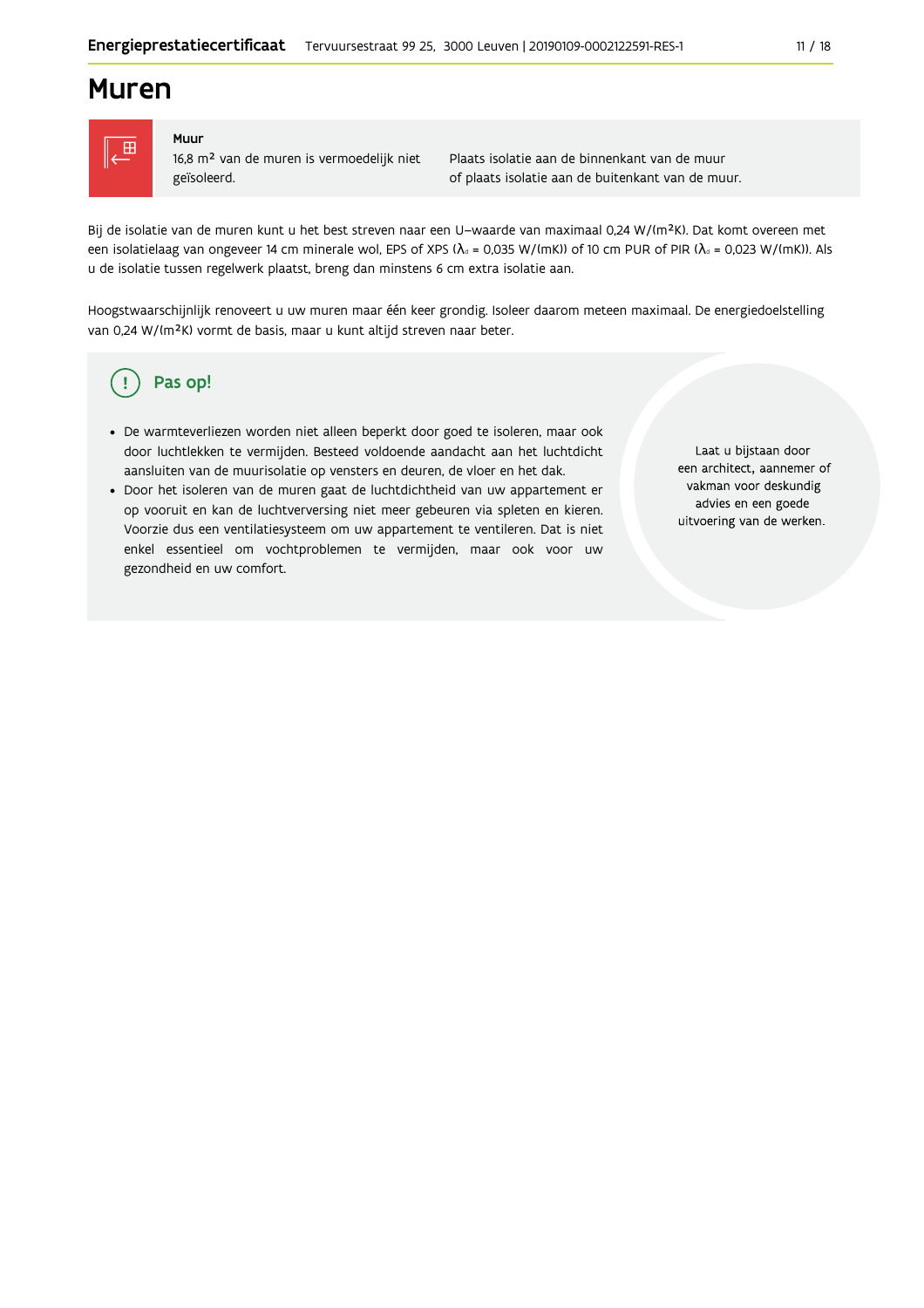Er bestaan een aantal methodes om muren te isoleren. U kunt die methodes combineren om de energiedoelstelling van 0,24 W/(m<sup>2</sup>K) te halen.

#### Muren aan de buitenkant isoleren

Dat kan door een extra buitenmuur met een geïsoleerde spouw op te trekken of door isolatiemateriaal aan te brengen met daarop een bepleistering of een nieuwe gevelbekleding.



1. Buitenmuur | 2. Isolatie | 3. Vochtscherm | 4. Afwerkingslaag | 5. Stijl- en regelwerk (optioneel)

#### $\left( \widehat{+}\right)$

- Bouwfysisch veruit de beste oplossing.
- · Koudebruggen worden weggewerkt.
- · Nieuw uitzicht van het appartement.

### $\odot$

- Vrij dure oplossing.
- · Niet toepasbaar bij beschermde of siergevels.
- · Soms is een stedenbouwkundige vergunning vereist.

#### Denk vooruit! Ţ

- · Nadien uw dak isoleren? Zorg nu al dat de dakisolatie zal kunnen aansluiten op de muurisolatie.
- · Vernieuw eerst vensters en deuren (indien nodig), zodat de buitenisolatie hierop kan aansluiten.
- Hou nu al rekening met later te plaatsen zonwering.

#### Muren aan de binnenkant isoleren

Isolatieplaten kunnen rechtstreeks op de bestaande muur bevestigd worden of een structuur in hout of metaal kan opgevuld worden met isolatie ('voorzetwandsysteem'). Binnenisolatie is een delicaat werk. Vraag advies aan een vakman of laat het uitvoeren door een gecertificeerd aannemer.



1. Buitengevel | 2. Isolatie | 3. Dampscherm | 4. Binnenafwerking | 5. Stijl- en regelwerk (optioneel)

#### $\bigoplus$

- Relatief eenvoudig zelf uit te voeren.
- Geen invloed op het uitzicht van het appartement.

### ⊝

- Bouwfysisch de meest delicate oplossing.
- · De binnenruimte verkleint en stopcontacten, leidingen en radiatoren moeten worden verplaatst.

## Denk vooruit!

- Vernieuw eerst vensters en deuren (indien nodig), zodat de binnenisolatie hierop kan aansluiten.
- · Breng eventueel wandverstevigingen aan om later kaders en kasten te kunnen ophangen.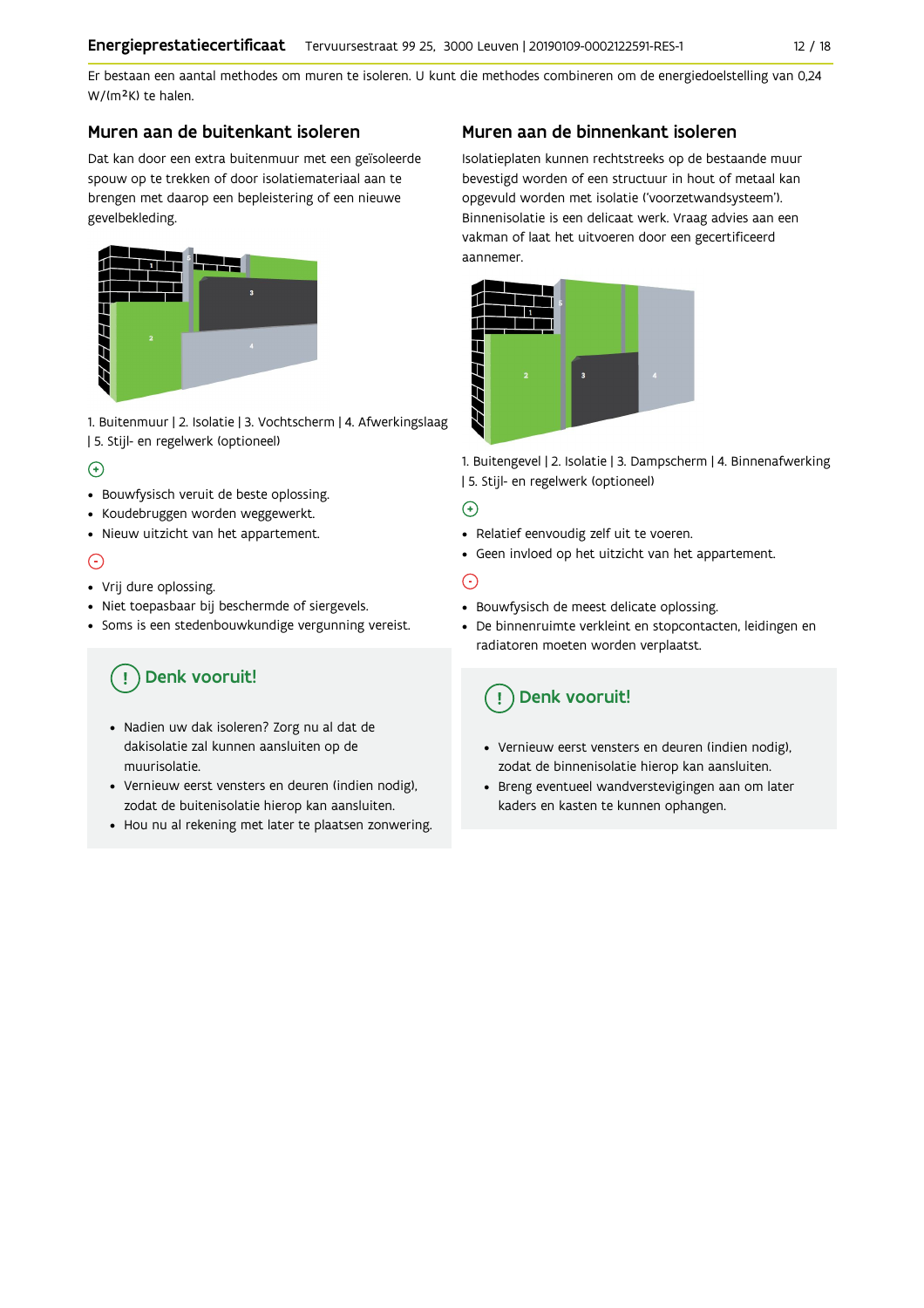#### Technische fiche van de muren

De energiedeskundige heeft de onderstaande gegevens ingevoerd. Bezorg die gegevens aan uw vakman.

| Beschrijving                         | Oriëntatie | Oppervlakte (m <sup>2</sup> ) | Diepte onder maaiveld (m) | U-waarde bekend (W/(m <sup>2</sup> K)) | R-waarde bekend (m <sup>2</sup> K/W) | <b>Isolatie</b> |                   | Ref.jaar renovatie       | Luchtlaag | Muurtype | Berekende U-waarde<br>(W/(m <sup>2</sup> K)) |
|--------------------------------------|------------|-------------------------------|---------------------------|----------------------------------------|--------------------------------------|-----------------|-------------------|--------------------------|-----------|----------|----------------------------------------------|
| Buitenmuur                           |            |                               |                           |                                        |                                      |                 |                   |                          |           |          |                                              |
| Voorgevel                            |            |                               |                           |                                        |                                      |                 |                   |                          |           |          |                                              |
| VG1                                  | <b>NW</b>  | 15,4                          | Ĭ.                        |                                        |                                      |                 | isolatie onbekend | $\overline{\phantom{a}}$ | onbekend  | a        | 2,33                                         |
| Linkergevel                          |            |                               |                           |                                        |                                      |                 |                   |                          |           |          |                                              |
| LG1                                  | <b>NO</b>  | 1,4                           |                           |                                        |                                      |                 | isolatie onbekend | $\overline{\phantom{a}}$ | onbekend  | a        | 2,33                                         |
| Muur in contact met verwarmde ruimte |            |                               |                           |                                        |                                      |                 |                   |                          |           |          |                                              |
| Voorgevel                            |            |                               |                           |                                        |                                      |                 |                   |                          |           |          |                                              |
| VG <sub>2</sub>                      | <b>NW</b>  | 2,4                           | $\overline{a}$            |                                        |                                      |                 | isolatie afwezig  | $\overline{\phantom{a}}$ | afwezig   | a        | 1,92                                         |
| Achtergevel                          |            |                               |                           |                                        |                                      |                 |                   |                          |           |          |                                              |
| AG1                                  | ZO         | 34                            | $\overline{a}$            |                                        |                                      |                 | isolatie afwezig  | $\overline{\phantom{a}}$ | afwezig   | a        | 1,92                                         |
| Rechtergevel                         |            |                               |                           |                                        |                                      |                 |                   |                          |           |          |                                              |
| RG1                                  | ZW         | 26                            | -                         |                                        | $\overline{\phantom{a}}$             |                 | isolatie afwezig  | $\overline{\phantom{a}}$ | afwezig   | a        | 1,92                                         |
| Linkergevel                          |            |                               |                           |                                        |                                      |                 |                   |                          |           |          |                                              |
| LG <sub>2</sub>                      | <b>NO</b>  | 23                            |                           |                                        |                                      |                 | isolatie afwezig  |                          | afwezig   | a        | 1,92                                         |

#### Legende

a muur niet in isolerende snelbouwsteen of cellenbeton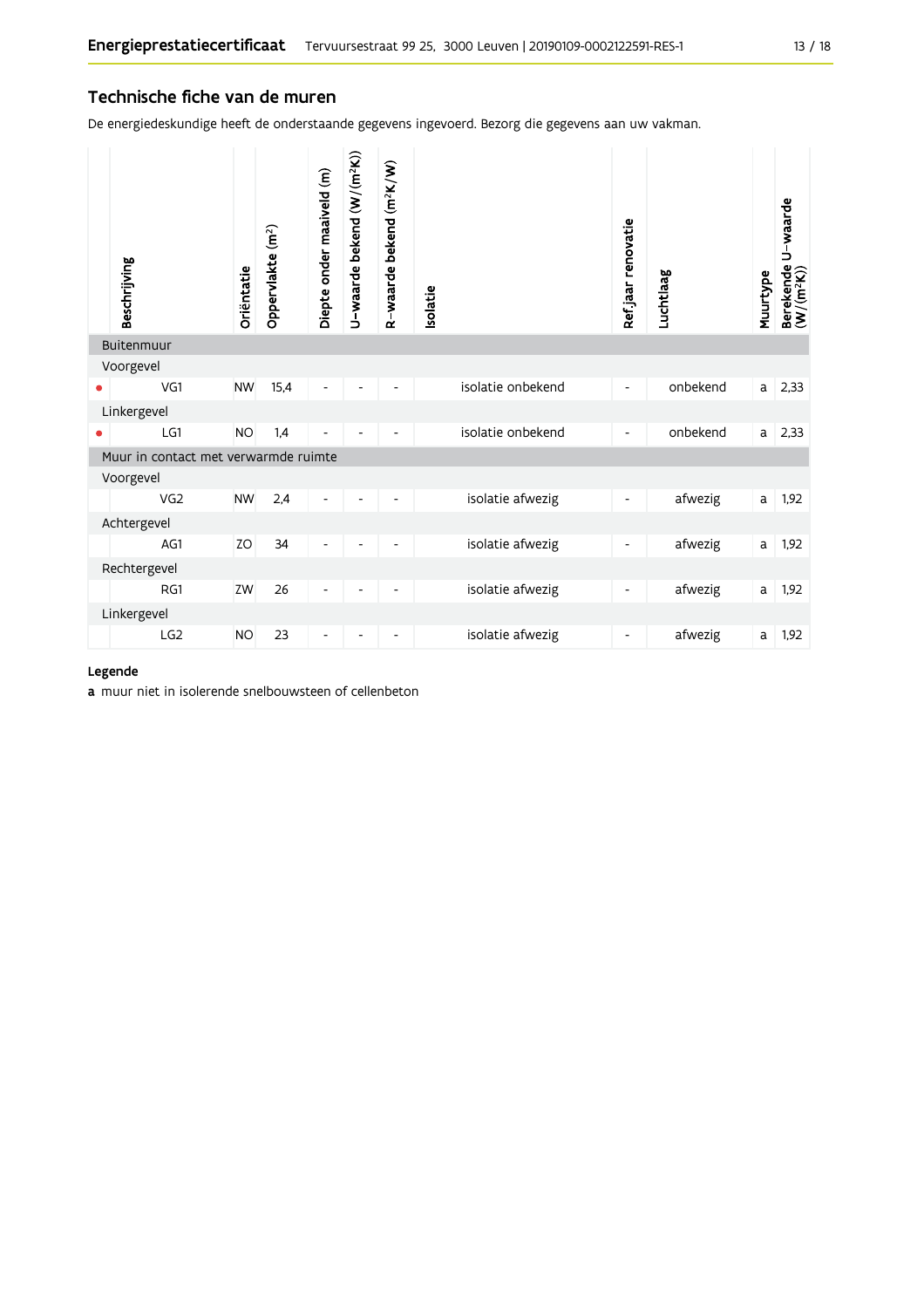## Vloeren

### Technische fiche van de vloeren

De energiedeskundige heeft de onderstaande gegevens ingevoerd. Bezorg die gegevens aan uw vakman.



#### Legende

a vloer niet in cellenbeton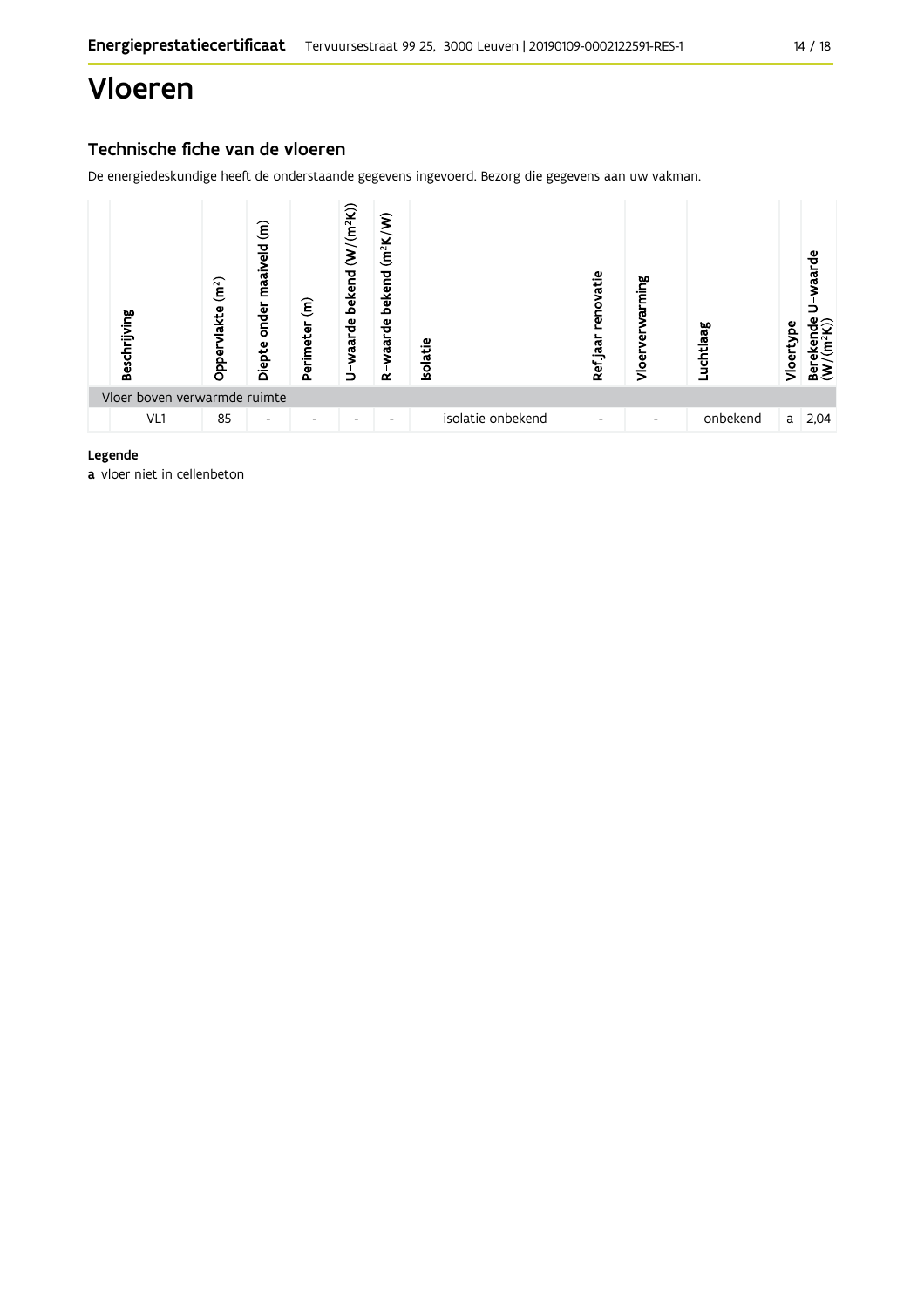## Ruimteverwarming

 $\checkmark$ 

Proficiat! De verwarmingsinstallatie met condenserende ketel voldoet aan de energiedoelstelling.

### Technische fiche van de ruimteverwarming

De energiedeskundige heeft de onderstaande gegevens ingevoerd. Bezorg die gegevens aan uw vakman.

#### Installaties met meerdere opwekkers

|                                                               | RV1                            |                     |                          |
|---------------------------------------------------------------|--------------------------------|---------------------|--------------------------|
|                                                               | $\left(  \right)$              |                     |                          |
| Type verwarming                                               | centraal                       |                     |                          |
| Aandeel in volume (%)                                         | 100%                           |                     |                          |
| Aantal opwekkers                                              | $\overline{2}$                 |                     |                          |
| Opwekking (enkel de 2 belangrijkste opwekkers worden getoond) |                                |                     |                          |
|                                                               | $(\check{\,})$                 | $(\check{\,})$      |                          |
| Type opwekker                                                 | collectief                     | collectief          |                          |
| Energiedrager                                                 | gas                            | gas                 |                          |
| Soort opwekker(s)                                             | condenserende ketel            | condenserende ketel |                          |
| Bron/afgiftemedium                                            |                                |                     |                          |
| Vermogen (kW)                                                 | $\blacksquare$                 | 201                 |                          |
| Elektrisch vermogen WKK                                       |                                |                     |                          |
| (kW)                                                          |                                |                     |                          |
| Aantal wooneenheden                                           | 41                             | 41                  |                          |
| Rendement                                                     | $\overline{a}$                 | $\overline{a}$      |                          |
| Referentiejaar fabricage                                      |                                | 2002                |                          |
| Labels                                                        | ce                             | ce                  |                          |
| Locatie                                                       | binnen beschermd               | binnen beschermd    |                          |
|                                                               | volume                         | volume              |                          |
| Distributie                                                   |                                |                     |                          |
| Externe stookplaats                                           | nee                            |                     | $\overline{\phantom{a}}$ |
| Ongeïsoleerde leidingen (m)                                   | lengte onbekend                |                     |                          |
| Ongeïsoleerde combilus (m)                                    |                                |                     |                          |
| Aantal wooneenheden op                                        |                                |                     |                          |
| combilus                                                      |                                |                     |                          |
| Afgifte & regeling                                            |                                |                     |                          |
| Type afgifte                                                  | radiatoren/convectoren         |                     |                          |
| Regeling                                                      | pompregeling                   |                     |                          |
|                                                               | thermostatische radiatorkranen |                     |                          |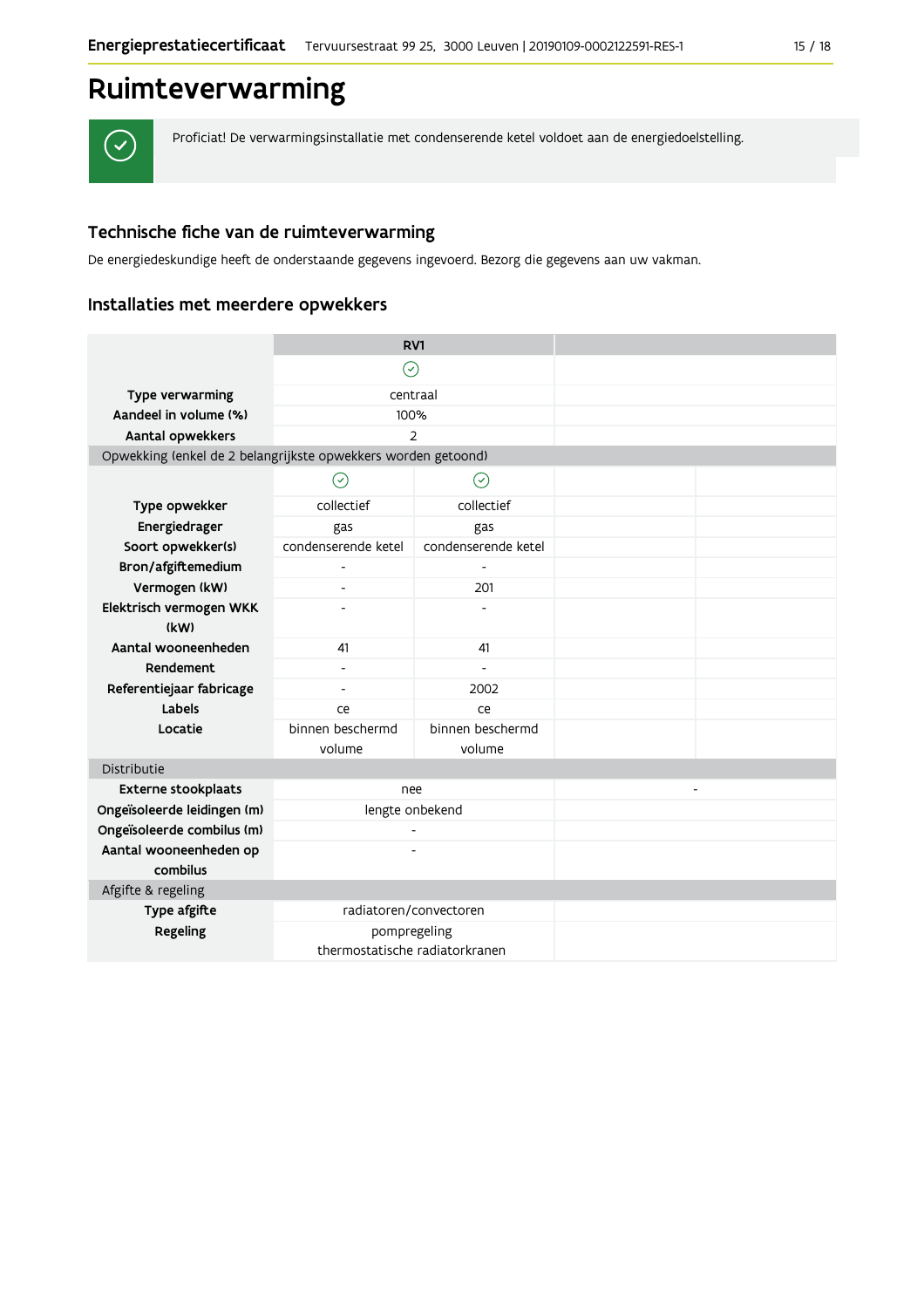

#### Zonneboiler

Er is geen zonneboiler aanwezig.

Onderzoek de mogelijkheid om een zonneboiler te plaatsen. Raadpleeg hiervoor de zonnekaart of vraag raad aan een vakman.

#### Zonnepanelen

Er zijn geen zonnepanelen aanwezig.

Onderzoek de mogelijkheid om zonnepanelen te plaatsen. Raadpleeg hiervoor de zonnekaart of vraag raad aan een vakman.

De voorgestelde aanbevelingen zijn gebaseerd op de informatie uit de zonnekaart. De zonnekaart berekent automatisch het zonnepotentieel voor uw appartement en geeft een indicatie van het aantal zonnepanelen én zonnecollectoren dat u op uw dak zou kunnen plaatsen.

De zonnekaart gaat uit van het elektriciteits- en watergebruik van een standaardgezin. Hou er bij de bepaling van de grootte van de te plaatsen installatie rekening mee dat uw eigen elektriciteits- en watergebruik daarvan kan afwijken.

Als er nog geen installaties op zonne-energie aanwezig zijn, geven de aanbevelingen steeds beide opties weer. Hoewel het op energetisch vlak het best is om beide installaties te plaatsen, zal dat door plaatsgebrek op uw dak in de praktijk echter niet altijd mogelijk zijn.

Voor meer informatie over de berekening van het zonnepotentieel kunt u terecht op de zonnekaart via www.energiesparen.be/zonnekaart

#### Zonnepanelen

Zonnepanelen (ook wel fotovoltaïsche panelen of PV-panelen genoemd) zetten de energie van de zon om in elektriciteit.

Bij de bepaling van het aantal te plaatsen zonnepanelen kunt u ervoor kiezen om alleen uw eigen elektriciteitsverbruik te dekken of om meteen het volledige beschikbare dakoppervlak te benutten.

Om de zonnepanelen optimaal te laten renderen, plaatst u ze tussen oostelijke en westelijke richting onder een hoek van 20° tot 60°.

#### Zonneboiler

Zonnecollectoren zetten de energie van de zon om in warmte. Een zonneboilerinstallatie bestaat uit zonnecollectoren op het dak en een opslagvat voor warm water. Een zonneboiler kan op jaarbasis gemiddeld de helft van uw bad- en douchewater verwarmen met gratis zonnewarmte. Als de installatie voldoende groot is, kan ze ook in een deel van uw behoefte voor ruimteverwarming voorzien. Hou er wel rekening mee dat een zonnecollector het hoogste rendement behaalt in de zomer. Het rendement in de winter ligt beduidend lager.

Om de zonnecollectoren optimaal te laten renderen, plaatst u ze tussen oostelijke en westelijke richting onder een hoek van 20° tot 60°.



1. Zonnepaneel | 2. Omvormer 13. Elektrische toestellen



1. Zonnecollector | 2. Opslagvat zonneboiler | 3. Sanitair warm water | 4. Afgifte-element voor ruimteverwarming (optioneel)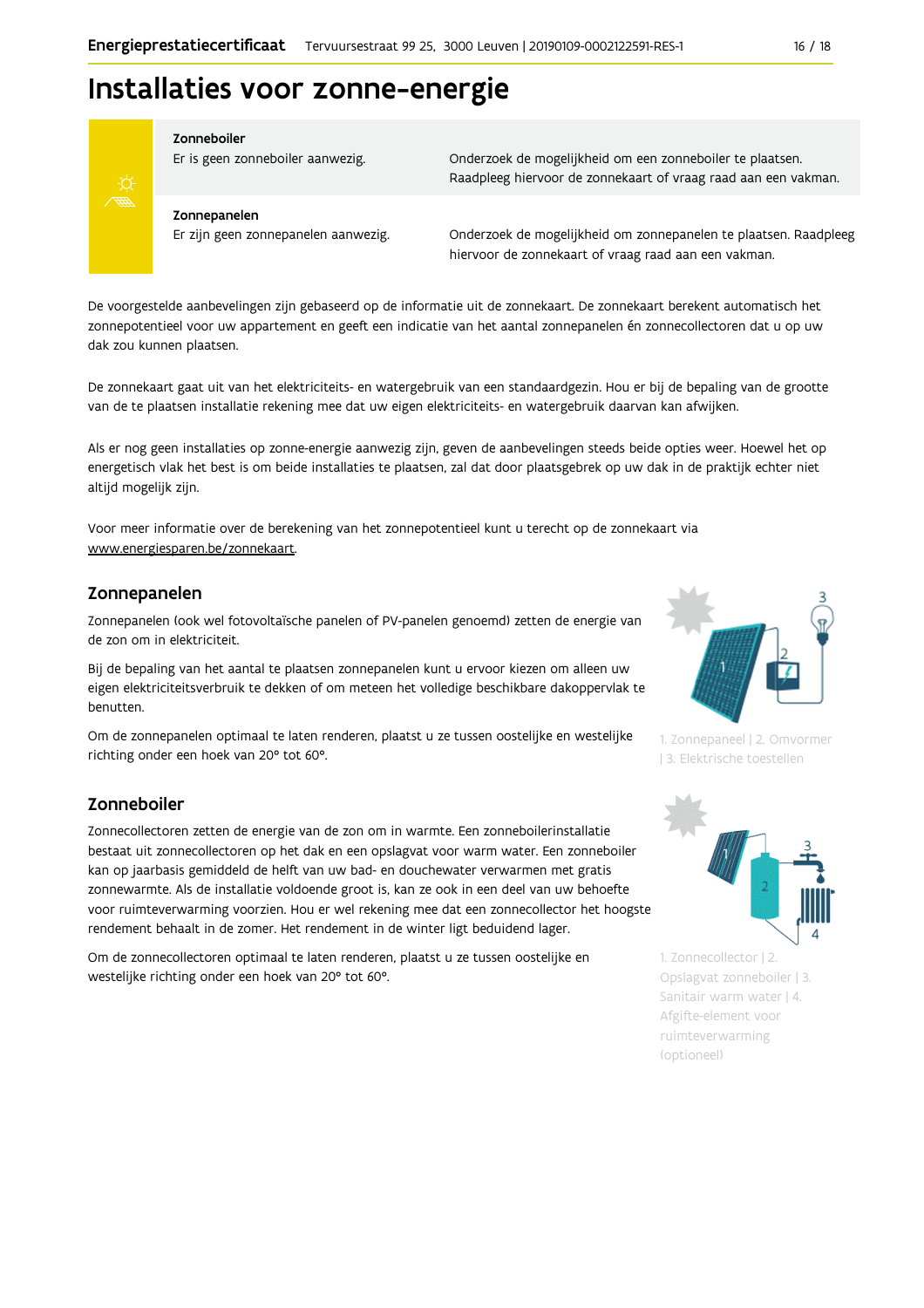### Denk vooruit!

- · Zorg ervoor dat het dak waarop u de zonnepanelen of zonnecollectoren plaatst, goed is geïsoleerd. Als de installaties geplaatst zijn, kunt u het dak alleen nog aan de onderkant isoleren.
- · De groenste én de goedkoopste stroom is de stroom die u niet verbruikt. Probeer daarom eerst overbodig elektriciteitsverbruik te vermijden door bijvoorbeeld het sluimerverbruik te verminderen.
- · Beperk ook het gebruik van sanitair warm water door gebruik te maken van een spaardouchekop, een debietbegrenzer of een douchewarmtewisselaar.

### Pas op!

**Property** 

- · Schaduw van gebouwen, bomen en schoorstenen vermindert de opbrengst van zonnepanelen en zonnecollectoren.
- · Informeer bij uw gemeentebestuur of u een bouwvergunning moet aanvragen voor de plaatsing van zonnepanelen of zonnecollectoren.

Laat u bijstaan door een architect, aannemer of vakman voor deskundig advies en een goede uitvoering van de werken.

#### Appartementsgebouw in mede-eigendom?

- De mede-eigenaars moeten mee beslissen over de plaatsing van installaties voor zonne-energie. De installaties kunnen geplaatst worden ten behoeve van iedereen of voor persoonlijk gebruik. In dat laatste geval plaatst u de installatie zelf, bv. tegen betaling van een maandelijkse huur voor het gebruikte dakoppervlak.
- Houd er rekening mee dat het beschikbare dakoppervlak voor de plaatsing van installaties voor zonne-energie vaak beperkter is bij appartementsgebouwen dan bij ééngezinswoningen.

#### Technische fiche van de installaties op zonne-energie

Geen installaties op zonne-energie aanwezig.